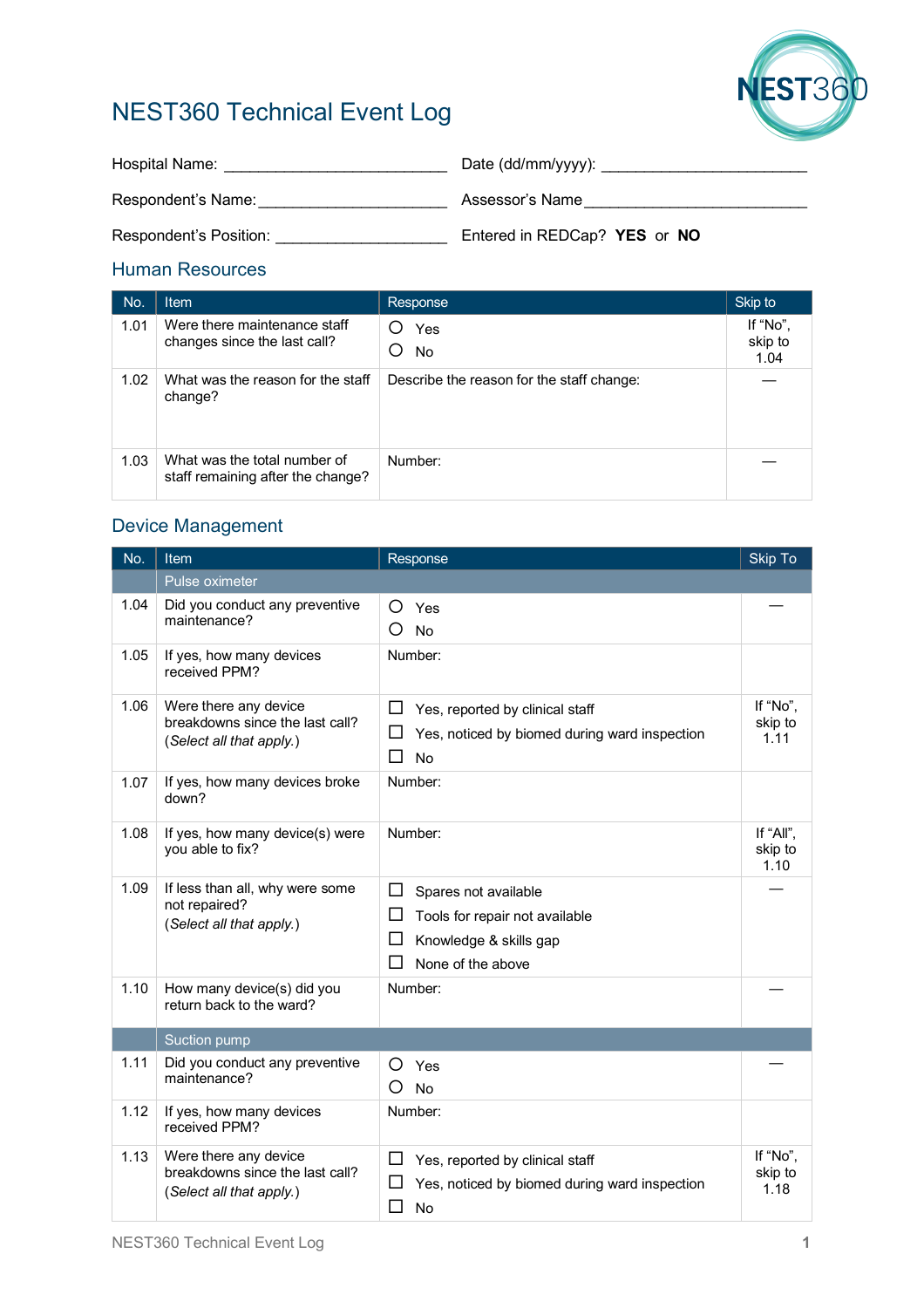Hospital Name: \_\_\_\_\_\_\_\_\_\_\_\_\_\_\_\_\_\_\_\_\_\_\_\_\_\_ Date (dd/mm/yyyy): \_\_\_\_\_\_\_\_\_\_\_\_\_\_\_\_\_\_\_\_\_\_\_\_

| No.  | <b>Item</b>                                                 | Response                                           | Skip To                      |
|------|-------------------------------------------------------------|----------------------------------------------------|------------------------------|
| 1.14 | If yes, how many devices broke<br>down?                     | Number:                                            |                              |
| 1.15 | If yes, how many device(s) were<br>you able to fix?         | Number:                                            | If "All",<br>skip to<br>1.17 |
| 1.16 | If less than all, why were some                             | $\Box$<br>Spares not available                     |                              |
|      | not repaired?<br>(Select all that apply.)                   | ப<br>Tools for repair not available                |                              |
|      |                                                             | ப<br>Knowledge & skills gap                        |                              |
|      |                                                             | None of the above<br>ΙI                            |                              |
| 1.17 | How many device(s) did you<br>return back to the ward?      | Number:                                            |                              |
|      | Oxygen concentrator                                         |                                                    |                              |
| 1.18 | Did you conduct any preventive<br>maintenance?              | O<br>Yes<br>Ő<br>No                                |                              |
| 1.19 | If yes, how many devices<br>received PPM?                   | Number:                                            |                              |
| 1.20 | Were there any device<br>breakdowns since the last call?    | Yes, reported by clinical staff<br>ப               | If "No",                     |
|      | (Select all that apply.)                                    | Yes, noticed by biomed during ward inspection<br>ப | skip to<br>1.25              |
|      |                                                             | □<br><b>No</b>                                     |                              |
| 1.21 | If yes, how many devices broke<br>down?                     | Number:                                            |                              |
| 1.22 | If yes, how many device(s) were<br>you able to fix?         | Number:                                            | If "All",<br>skip to<br>1.24 |
| 1.23 | If less than all, why were some<br>not repaired?            | ப<br>Spares not available                          |                              |
|      | (Select all that apply.)                                    | ப<br>Tools for repair not available                |                              |
|      |                                                             | ப<br>Knowledge & skills gap                        |                              |
|      |                                                             | $\sqcup$<br>None of the above                      |                              |
| 1.24 | How many device(s) did you<br>return back to the ward?      | Number:                                            |                              |
|      | Oxygen cylinder                                             |                                                    |                              |
| 1.25 | Did you conduct any preventive<br>maintenance?              | O<br>Yes                                           |                              |
|      |                                                             | O)<br>No                                           |                              |
| 1.26 | If yes, how many devices<br>received PPM?                   | Number:                                            |                              |
| 1.27 | Were there any device                                       | ப<br>Yes, reported by clinical staff               | If "No",                     |
|      | breakdowns since the last call?<br>(Select all that apply.) | ⊔<br>Yes, noticed by biomed during ward inspection | skip to<br>1.32              |
|      |                                                             | □<br>No                                            |                              |
| 1.28 | If yes, how many devices broke<br>down?                     | Number:                                            |                              |
| 1.29 | If yes, how many device(s) were<br>you able to fix?         | Number:                                            | If "All",<br>skip<br>1.31    |
| 1.30 | If less than all, why were some<br>not repaired?            | ப<br>Spares not available                          |                              |
|      | (Select all that apply.)                                    | Tools for repair not available<br>ப                |                              |
|      |                                                             | ப<br>Knowledge & skills gap                        |                              |
|      |                                                             | None of the above<br>$\Box$                        |                              |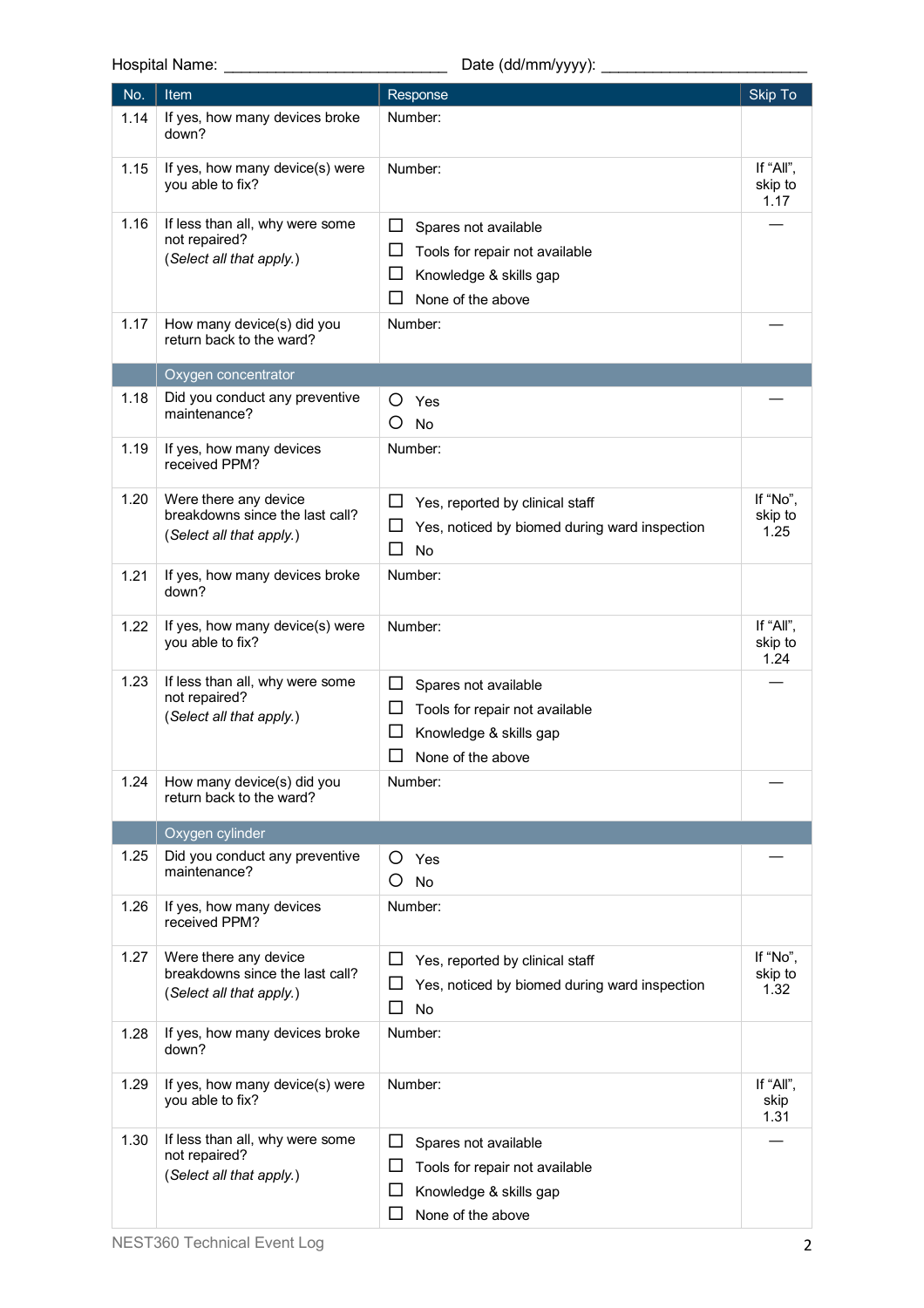Hospital Name: \_\_\_\_\_\_\_\_\_\_\_\_\_\_\_\_\_\_\_\_\_\_\_\_\_\_ Date (dd/mm/yyyy): \_\_\_\_\_\_\_\_\_\_\_\_\_\_\_\_\_\_\_\_\_\_\_\_

| No.  | Item                                                                                 | Response                                                                                                                   | Skip To                      |
|------|--------------------------------------------------------------------------------------|----------------------------------------------------------------------------------------------------------------------------|------------------------------|
| 1.31 | How many device(s) did you<br>return back to the ward?                               | Number:                                                                                                                    |                              |
|      | Flow splitter                                                                        |                                                                                                                            |                              |
| 1.32 | Did you conduct any preventive<br>maintenance?                                       | O<br>Yes<br>O<br>No                                                                                                        |                              |
| 1.33 | If yes, how many devices<br>received PPM?                                            | Number:                                                                                                                    |                              |
| 1.34 | Were there any device<br>breakdowns since the last call?<br>(Select all that apply.) | ப<br>Yes, reported by clinical staff<br>Yes, noticed by biomed during ward inspection<br>ப<br>□<br>No                      | If "No",<br>skip to<br>1.39  |
| 1.35 | If yes, how many devices broke<br>down?                                              | Number:                                                                                                                    |                              |
| 1.36 | If yes, how many device(s) were<br>you able to fix?                                  | Number:                                                                                                                    | If "All",<br>skip to<br>1.38 |
| 1.37 | If less than all, why were some<br>not repaired?<br>(Select all that apply.)         | ப<br>Spares not available<br>ப<br>Tools for repair not available<br>ப<br>Knowledge & skills gap<br>ΙI<br>None of the above |                              |
| 1.38 | How many device(s) did you<br>return back to the ward?                               | Number:                                                                                                                    |                              |
|      | <b>Bubble CPAP</b>                                                                   |                                                                                                                            |                              |
| 1.39 | Did you conduct any preventive<br>maintenance?                                       | O<br>Yes<br>Ο<br>No                                                                                                        |                              |
| 1.40 | If yes, how many devices<br>received PPM?                                            | Number:                                                                                                                    |                              |
| 1.41 | Were there any device<br>breakdowns since the last call?<br>(Select all that apply.) | ப<br>Yes, reported by clinical staff<br>Yes, noticed by biomed during ward inspection<br>□<br>No                           | If "No".<br>skip to<br>1.46  |
| 1.42 | If yes, how many devices broke<br>down?                                              | Number:                                                                                                                    |                              |
| 1.43 | If yes, how many device(s) were<br>you able to fix?                                  | Number:                                                                                                                    | If "All",<br>skip to<br>1.45 |
| 1.44 | If less than all, why were some<br>not repaired?<br>(Select all that apply.)         | ப<br>Spares not available<br>ப<br>Tools for repair not available<br>ப<br>Knowledge & skills gap<br>ΙI<br>None of the above |                              |
| 1.45 | How many device(s) did you<br>return back to the ward?                               | Number:                                                                                                                    |                              |
|      | Glucometer                                                                           |                                                                                                                            |                              |
| 1.46 | Did you conduct any preventive<br>maintenance?                                       | O<br>Yes<br>O<br><b>No</b>                                                                                                 |                              |
| 1.47 | If yes, how many devices<br>received PPM?                                            | Number:                                                                                                                    |                              |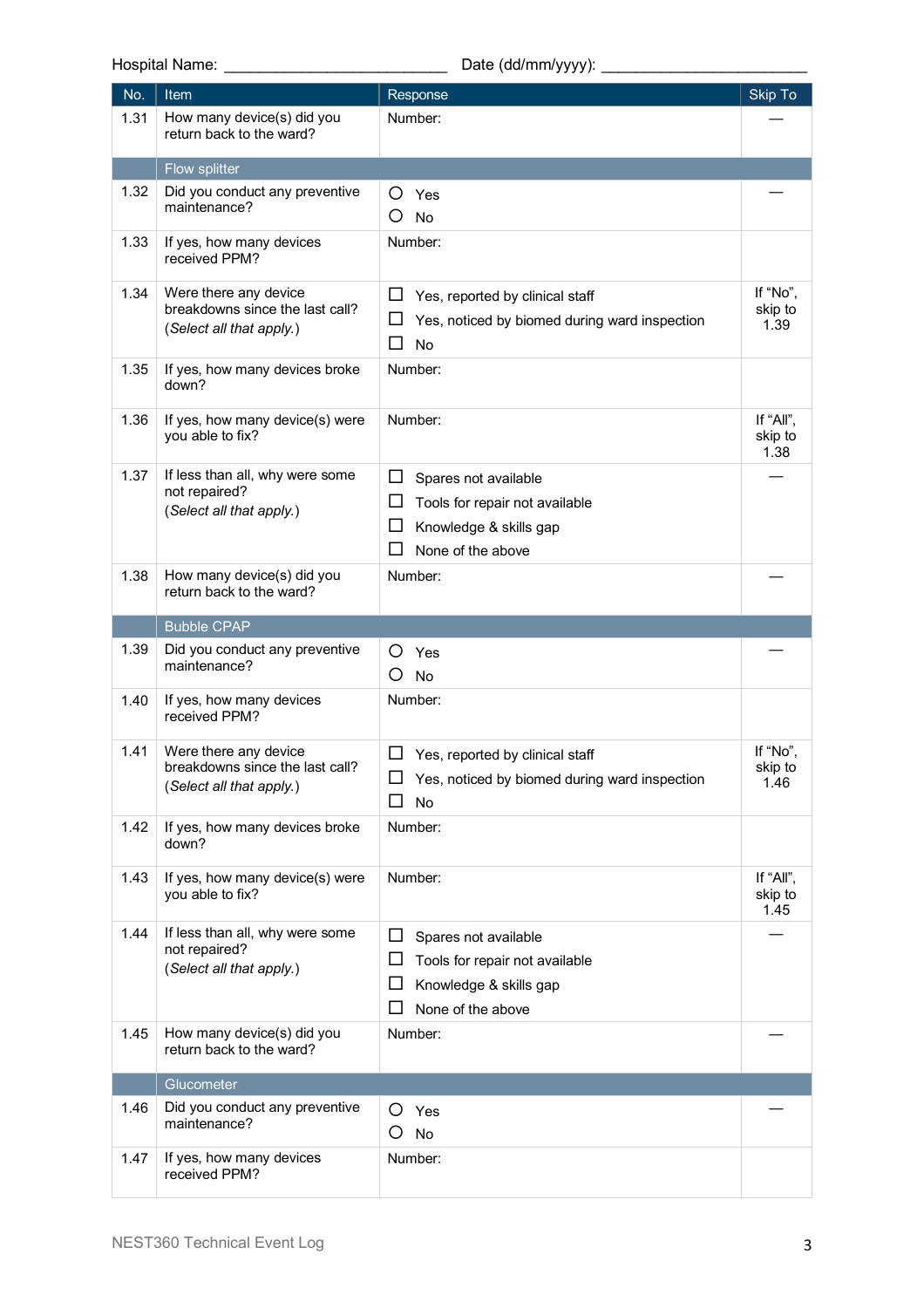# Hospital Name: \_\_\_\_\_\_\_\_\_\_\_\_\_\_\_\_\_\_\_\_\_\_\_\_\_\_ Date (dd/mm/yyyy): \_\_\_\_\_\_\_\_\_\_\_\_\_\_\_\_\_\_\_\_\_\_\_\_

| No.  | Item                                                                                 | Response                                                                                   | <b>Skip To</b>               |
|------|--------------------------------------------------------------------------------------|--------------------------------------------------------------------------------------------|------------------------------|
| 1.48 | Were there any device<br>breakdowns since the last call?<br>(Select all that apply.) | ப<br>Yes, reported by clinical staff<br>Yes, noticed by biomed during ward inspection<br>ப | If "No",<br>skip to<br>1.53  |
|      |                                                                                      | □<br>No                                                                                    |                              |
| 1.49 | If yes, how many devices broke<br>down?                                              | Number:                                                                                    |                              |
| 1.50 | If yes, how many device(s) were<br>you able to fix?                                  | Number:                                                                                    | If "All",<br>skip to<br>1.52 |
| 1.51 | If less than all, why were some                                                      | $\Box$<br>Spares not available                                                             |                              |
|      | not repaired?<br>(Select all that apply.)                                            | ப<br>Tools for repair not available                                                        |                              |
|      |                                                                                      | $\Box$<br>Knowledge & skills gap                                                           |                              |
|      |                                                                                      | ΙI<br>None of the above                                                                    |                              |
| 1.52 | How many device(s) did you<br>return back to the ward?                               | Number:                                                                                    |                              |
|      | <b>Radiant warmer</b>                                                                |                                                                                            |                              |
| 1.53 | Did you conduct any preventive                                                       | O<br>Yes                                                                                   |                              |
|      | maintenance?                                                                         | O<br><b>No</b>                                                                             |                              |
| 1.54 | If yes, how many devices<br>received PPM?                                            | Number:                                                                                    |                              |
| 1.55 | Were there any device                                                                | ப<br>Yes, reported by clinical staff                                                       | If "No",                     |
|      | breakdowns since the last call?                                                      | ப<br>Yes, noticed by biomed during ward inspection                                         | skip to<br>1.60              |
|      | (Select all that apply.)                                                             | □<br><b>No</b>                                                                             |                              |
| 1.56 | If yes, how many devices broke<br>down?                                              | Number:                                                                                    |                              |
| 1.57 | If yes, how many device(s) were<br>you able to fix?                                  | Number:                                                                                    | If "All",<br>skip to<br>1.59 |
| 1.58 | If less than all, why were some                                                      | □<br>Spares not available                                                                  |                              |
|      | not repaired?                                                                        | ப<br>Tools for repair not available                                                        |                              |
|      | (Select all that apply.)                                                             | Knowledge & skills gap<br>ப                                                                |                              |
|      |                                                                                      | ப<br>None of the above                                                                     |                              |
| 1.59 | How many device(s) did you<br>return back to the ward?                               | Number:                                                                                    |                              |
|      | Incubator                                                                            |                                                                                            |                              |
| 1.60 | Did you conduct any preventive                                                       | O<br>Yes                                                                                   |                              |
|      | maintenance?                                                                         | O<br>No                                                                                    |                              |
| 1.61 | If yes, how many devices                                                             | Number:                                                                                    |                              |
|      | received PPM?                                                                        |                                                                                            |                              |
| 1.62 | Were there any device<br>breakdowns since the last call?                             | ப<br>Yes, reported by clinical staff                                                       | If "No",<br>skip to          |
|      | (Select all that apply.)                                                             | ⊔<br>Yes, noticed by biomed during ward inspection                                         | 1.67                         |
|      |                                                                                      | □<br>No                                                                                    |                              |
| 1.63 | If yes, how many devices broke<br>down?                                              | Number:                                                                                    |                              |
| 1.64 | If yes, how many device(s) were<br>you able to fix?                                  | Number:                                                                                    | If "All",<br>skip to<br>1.66 |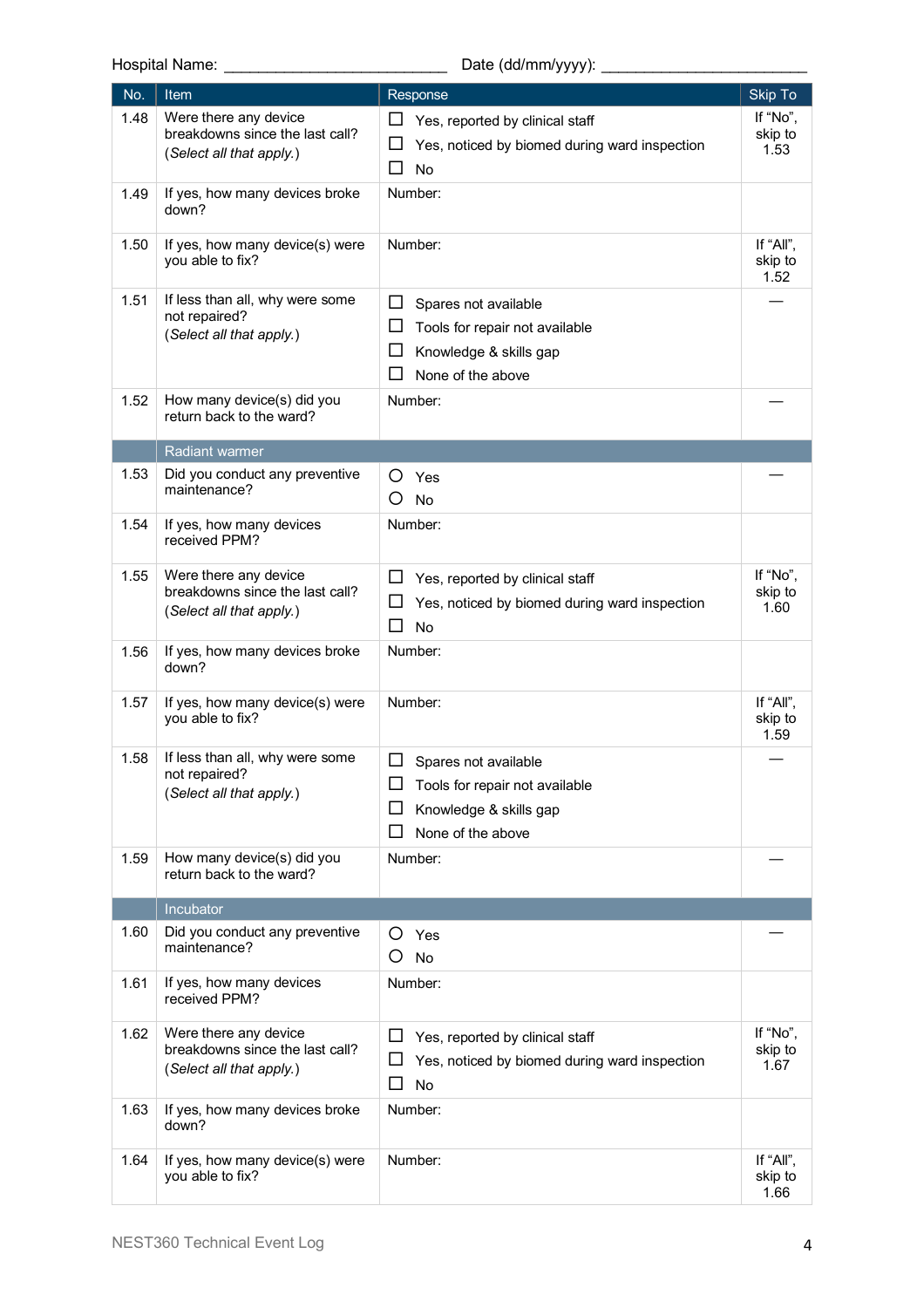Hospital Name: <br>
Hospital Name:  $\Box$  Date (dd/mm/yyyy):

| No.  | <b>Item</b>                                                                              | Response                                                                                                                            | Skip To                      |
|------|------------------------------------------------------------------------------------------|-------------------------------------------------------------------------------------------------------------------------------------|------------------------------|
| 1.65 | If less than all, why were some<br>not repaired?<br>(Select all that apply.)             | ப<br>Spares not available<br>□<br>Tools for repair not available<br>□<br>Knowledge & skills gap<br>ΙI<br>None of the above          |                              |
| 1.66 | How many device(s) did you<br>return back to the ward?                                   | Number:                                                                                                                             |                              |
|      | Phototherapy light                                                                       |                                                                                                                                     |                              |
| 1.67 | Did you conduct any preventive<br>maintenance?                                           | O<br>Yes<br>O<br>No                                                                                                                 |                              |
| 1.68 | If yes, how many devices<br>received PPM?                                                | Number:                                                                                                                             |                              |
| 1.69 | Were there any device<br>breakdowns since the last call?<br>(Select all that apply.)     | $\Box$<br>Yes, reported by clinical staff<br>ப<br>Yes, noticed by biomed during ward inspection<br>□<br>No                          | If "No",<br>skip to<br>1.74  |
| 1.70 | If yes, how many devices broke<br>down?                                                  | Number:                                                                                                                             |                              |
| 1.71 | If yes, how many device(s) were<br>you able to fix?                                      | Number:                                                                                                                             | If "All",<br>skip to<br>1.73 |
| 1.72 | If less than all, why were some<br>not repaired?<br>(Select all that apply.)             | $\Box$<br>Spares not available<br>ப<br>Tools for repair not available<br>$\Box$<br>Knowledge & skills gap<br>П<br>None of the above |                              |
| 1.73 | How many device(s) did you<br>return back to the ward?                                   | Number:                                                                                                                             |                              |
|      | Other                                                                                    |                                                                                                                                     |                              |
| 1.74 | Was there any other event since<br>the last call that you think we<br>should know about? | O<br>Yes<br>O<br>No<br>If "Yes", please describe:                                                                                   |                              |